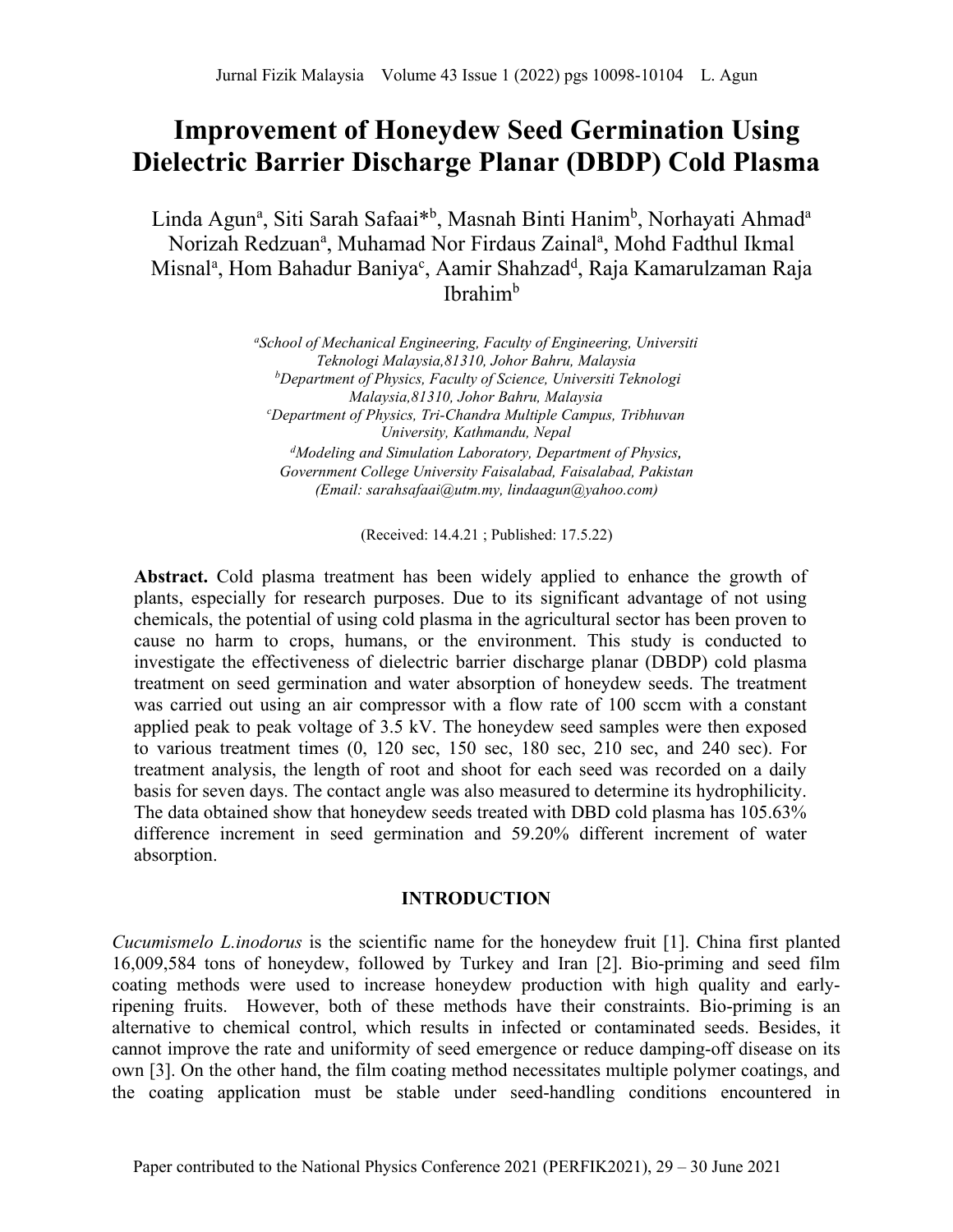manufacturing, storage, distribution, and seeding [4]. Therefore, cold plasma treatment was introduced to increase honeydew production with high quality and early-ripening fruits. Cold plasma has been used for a wide range of crops for commercial use, which can operate at atmospheric pressure [5]. The oxidation process on the honeydew seed surface was stimulated during the cold plasma treatment, resulting in seed surface hydrophilization. Absorption of water causes growth enhancement on the seeds. The other factor that can improve seed germination is the impact of plasma on a spectrum of plant development and physiological processes [6].

Plasma is the fourth state of matter that is composed of neutral gas atoms/molecules, ions, electrons, and reactive species. Plasma can be generated by supplying sufficient amount of energy to the gas to induce ionization. Cold plasma is obtained under atmospheric pressure or reduced pressure (vacuum) and requires less power input. For these reasons, cold plasma has been used due to the high selectivity and energy efficiency of plasma chemical reactions. Cold plasma has the advantage where it can operate effectively at low temperatures and without quenching [7-9]. Plasma can interact with seed [10], rice [11], and mushroom spawn [12], which affect the seed surface characteristics. Plasma treatment can enhance the germination rate by removing microbial [13] and increasing water absorption on the seed surface [14]. Meng et al. (2017) showed the impact of using dielectric barrier discharge plasma on wheat seed [15]. Fadhlalmawla et al. (2019) focused on the effect of a cold atmospheric pressure plasma jet on seed germinations and fenugreek seed growth using two-electrode argon cold atmospheric pressure plasma jet (CAPPJ) system [16]. This study treated the honeydew seed for improvement of germination and seeds surface morphological characteristics by using the dielectric barrier discharge planar (DBDP) cold plasma. Thus, the germination process of the seeds and the seeds' hydrophilicity for water absorptions capability were measured in a laboratory scale.

## **MATERIALS AND METHODOLOGY**

#### **The DBDP-CP Setup**

The experiment was carried out using a new design of dielectric barrier discharge planar (DBDP) cold plasma system. The rectangular planar DBDP reactor, with dimensions of 9 cm x 11 cm x 1 cm (w x l x t), was made by stacking Kapton tape (10 layers) on an acrylic plate as a dielectric material and copper foil tape as an electrode, both positioned parallel to each other. The 7 cm x 9 cmx 0.3 cm (w x 1 x t) of acrylic plate was punched into 5 holes using drilling machine to place the sample holder (2.5 cm each hole) so that a large number of seeds could be treated at one run treatment before being placed in the middle of the reactor. The samples were put in the sample holder respectively with 0.3 cm discharge gap. The schematic diagram of the DBDP system for seed treatment is illustrated in Figure 1. The DBDP was set in a fume chamber. Using an air compressor (FD 1006 A, 1HP), the gas with 100 sccm of flow rate was flown into the DBDP system, by considering different time exposure (0 sec, 120 sec, 150 sec, 180 sec, 210 sec, and 240 sec) respectively. DBDP was generated by supplying 3.5 kV AC peak to peak high voltage.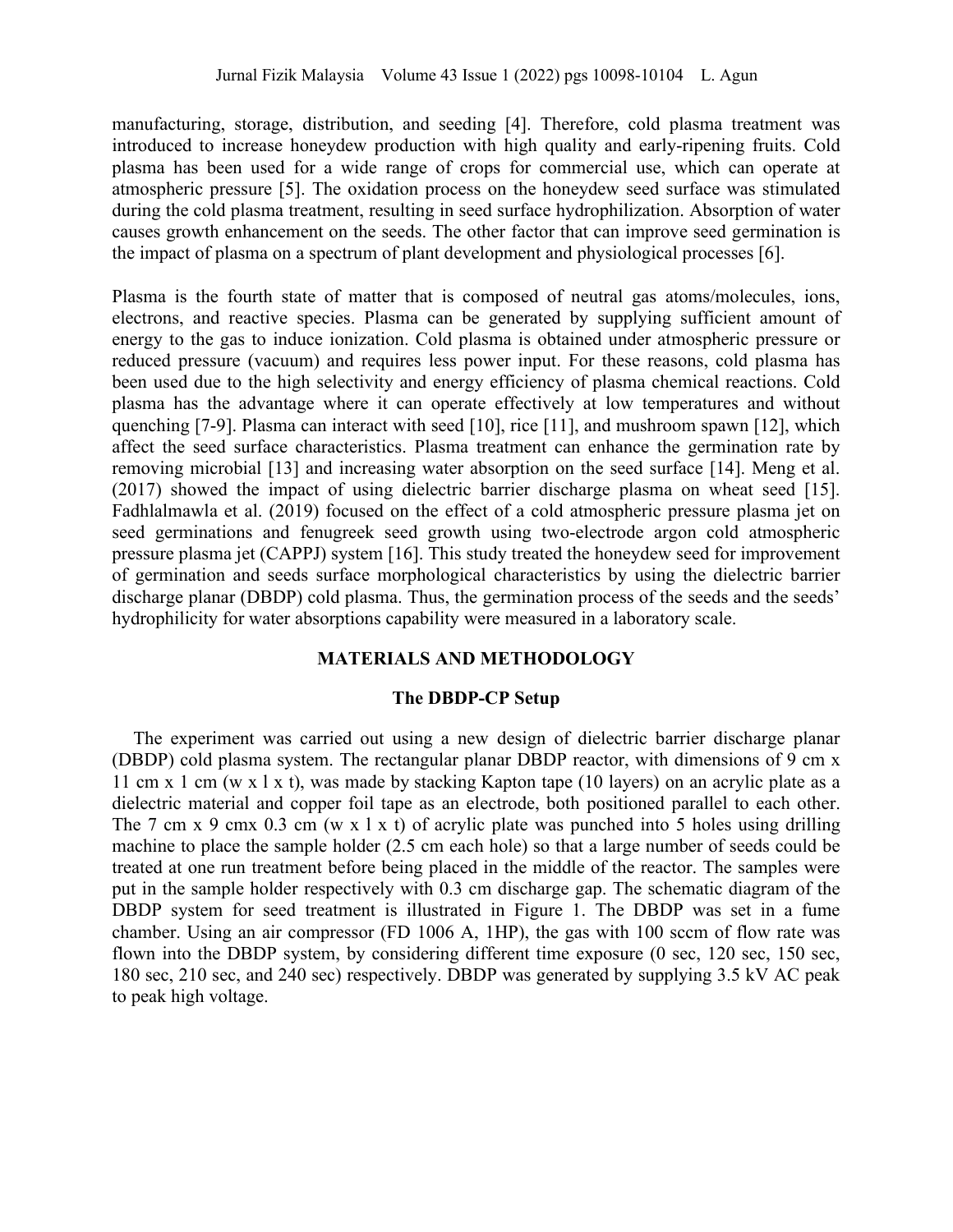

**FIGURE 1.** The schematic diagram of the DBD-CP system for seeds treatments.

## **The Germination Process**

The honeydew seeds were obtained from market. All collected seeds were air-dried until totally dry. Only 42 quality seeds were selected. Seed germination tests were conducted with seven replicates of DBDP-treated and untreated seeds, respectively. The treated seeds were placed in a container containing one layer of tissue and two-layers of cotton, and each container contained seven seeds. The samples were watered with 2 ml of tap water twice a day, stored at 25 ºC in the light/dark (12 h/12 h) place and observed for germination growth. The daily record of germinated seeds was taken within 7 days using centimeter scale ruler.

## **The Contact Angle Measurements**

The optical contact angle measuring and contour analysis system (OCA) was used for contact angle measurement. The contact angle between the seed surface and liquid (distilled water) was measured at room temperature by placing a drop of  $1 \mu$  of liquid on the seed surface. The OCA device combines high-resolution optics, exact liquid dosing, and precise sample positioning for a reliable measuring system.

## **RESULTS AND DISCUSSIONS**

#### **The Seeds Germinations**

Table 1 highlights the depths of untreated and treated honeydew seeds germinations for seven (7) consecutive days. On day 3, the seeds for 120 sec and 150 sec started to grow, indicating that plasma treatment had a significant stimulatory effect on seed germinations, whereas other treatment times showed growth on day 4. The seeds treated with plasma up to 150 sec showed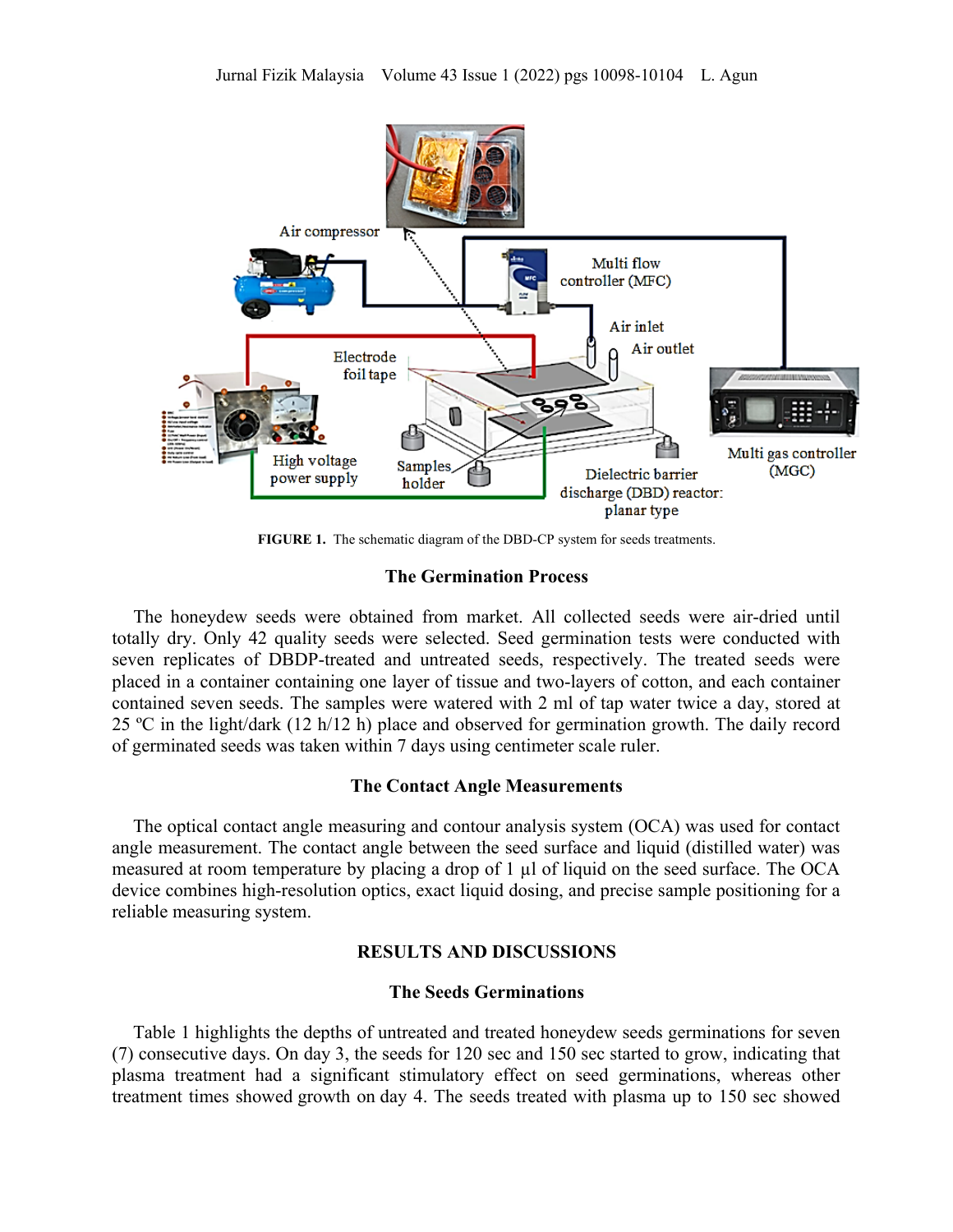the longest root to a stem length of 14.6 cm compared with untreated seeds which were only 7.1 cm in length. Nonetheless, the treatment with the longest duration (240 sec) has the shortest length (1.8 cm). The data gathered showed that the cold plasma has a tendency to open the pores of the seed and increase the water absorption, besides enhancing germinations. However, plasma treatment with longer time treatment (240 sec) might be too strong that can affect the seed properties, slowing the germination process of the honeydew seeds. In line with this, treatment in short period also causes the seeds to not get sufficient energy and plasma species during the oxidation process, though this is not effective for the germination process. Zhang & Yan (2018) also found that plasma treatment improves seeds' vigor and promotes seed germination and seedling growth. It also enhances the seedling desiccation tolerance, water holding capacity and improves drought resistance [17]. Agun et al. (2020) treated myelium mushroom using plasma treatment and found that the cold plasma influences mushroom germination and production [12]. According to Mahdavian & Koocheki (2020), cold plasma treatment also yielded better surface charge and protein solubility of protein isolate on grass pea (*Lathyrussativus L*.), increasing the cold plasma treatment time [18]. For the time being, the effect of 150 sec plasma treatment and 3.5 kV voltage is satisfactory to yield apparent effect with 105.63% on the honeydew seed as calculated by using Equation (1).

| Treatment<br>time | Germination length $(\pm 0.1 \text{ cm})$ |     |     |     |     |     |      |
|-------------------|-------------------------------------------|-----|-----|-----|-----|-----|------|
|                   | Day                                       | Day | Day | Day | Day | Day | Day  |
| (sec)             |                                           |     |     |     |     |     |      |
| 0                 | O                                         | 0   | 0   | 0.4 | 1.4 | 3.5 | 7.1  |
| 120               |                                           | 0   | 0.2 | 0.3 | 3.7 | 5.6 | 7.4  |
| 150               |                                           | 0   | 0.5 | 1.4 | 3.9 | 9.1 | 14.6 |
| 180               | 0                                         | 0   | 0   | 0.1 | 0.8 | 4.2 | 5.7  |
| 210               | 0                                         | 0   | 0   | 0.1 | 0.4 | 0.8 | 1.9  |
| 240               |                                           |     |     | 0.1 | 0.3 | 0.6 | 1.8  |

**TABLE 1.** The measurements of the honeydew seeds germination from root to the leaf

# (%) **Germination increment for**  $150s = \frac{14.6 - 7.1}{7.1}X100 = 105.63\%$  **(1)**

Figure 2 shows the qualitative results of the best germination of honeydew seeds on the fourth (4) and 7th days. The observation showed that the 150 sec treatment gave the fastest germination when clearly displaying longest roots steam length as can be seen in 4 days compared to 7 days germination. On day 7, treatment at 150 sec resulted in the growth of leaves compared to the untreated and other treatment times. This observation indicates that proper selection of DBDP treatment time is essential for the seeds to germinate better and faster. According to Szőke et al. (2018), the plasma glow provides some hope for seeds on the early stages of plant development in the field. This phenomenon occurred due to the high energy efficiency of plasma chemical reactions. When plasma was exposed to the seed surface, the reactive oxygen and nitrogen species interacted with the seed surface, removing microbial and changing the seed properties. This mechanism increases water absorption on the seed surface and promotes seed germination and seedling growth [17,19].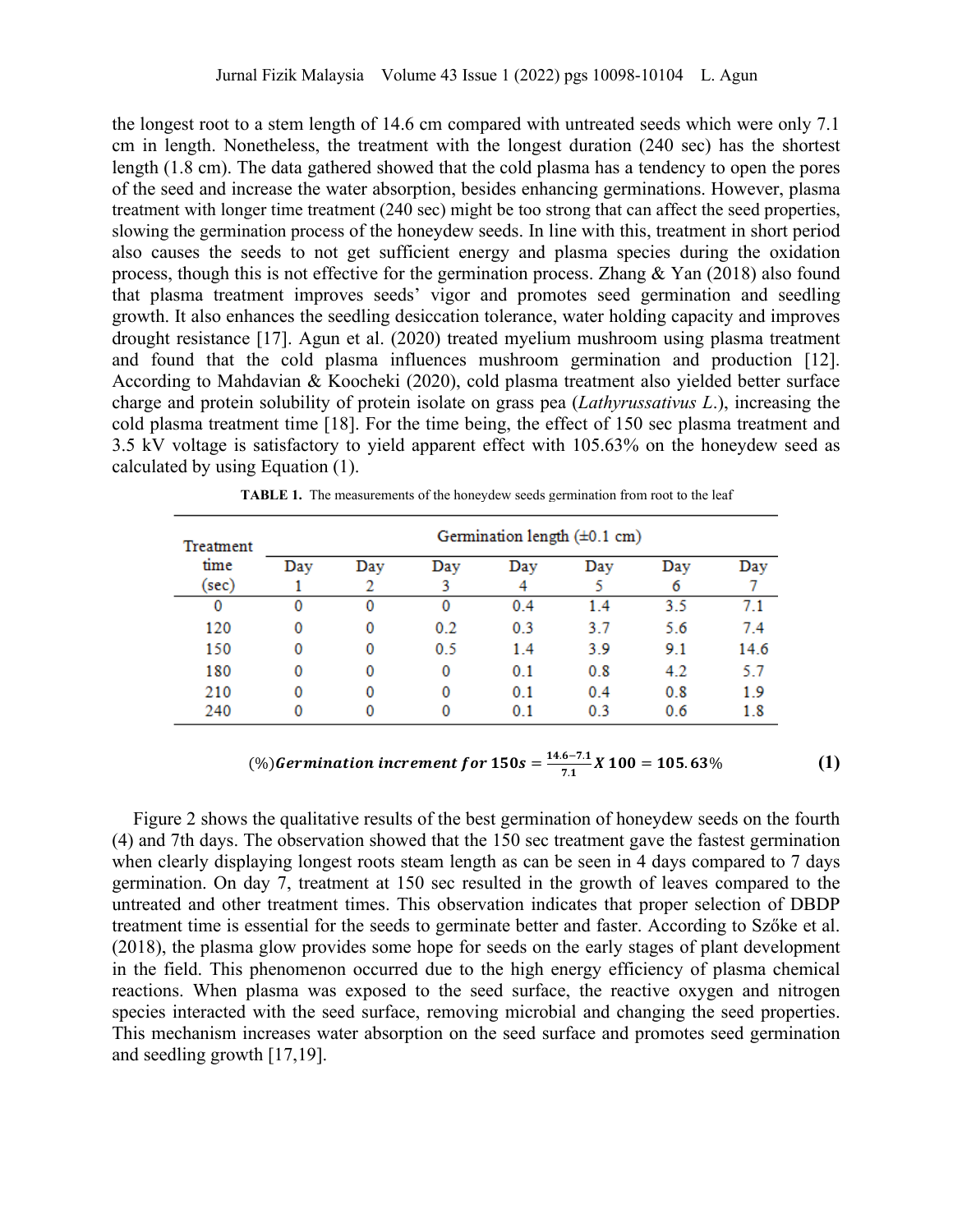

**FIGURE 2.** The total length of the roots and steam after germination of the treated and untreated seed up to day 4 and day 7

#### **The Seeds Contact Angle**

The result on the effect of DBDP cold plasma treatment on hydrophilicity of the seeds is depicted in Figure 3 by the apparent contact angle between the tangent to the liquid-air interface and the apparent solid surface macroscopically. The plasma treatment dramatically decreased the apparent contact angle in the samples compared to the control group. It was found that the contact angle for the untreated, 120 sec and 150 sec of cold plasma treatment honeydew seeds were 64.38º, 56.41º and 26.27º respectively. This indicates that 150 sec has good water absorption because due to its smaller contact angle, making the surface more hydrophilic with 59.20% contact angle decrement as calculated in Equation 2. The surface etching caused by the plasma species increased the seeds coating conductivity, further increasing its hydrophilic characteristic. This proves that 150 sec of cold plasma treatment yielded strong wettability seeds which can absorb more water to stimulate seed germination. With the increase in plasma treatment time, the contact angle is further decreased. According to Sadhu et al. (2017), the contact angle decreased by a maximum of 57.0% in 20 min treated sample compared with the control group for mung beans. Plasma etching increases surface area, which is responsible for the hydrophilicity, resulting in increased water imbibition of treated samples when compared to untreated samples. The cold plasma treatment significantly decreased the contact angle of grains [20]. Volkov et al. (2019) also found that treating pumpkin seeds with cold atmospheric pressure plasma can reduce the apparent contact angle between a water drop and a seed surface while also increasing the wetting properties of seed surfaces [21].



**FIGURE 3**: Water droplet deposited on (a) untreated (a), 120 sec and (b) 150 sec on honey dew seeds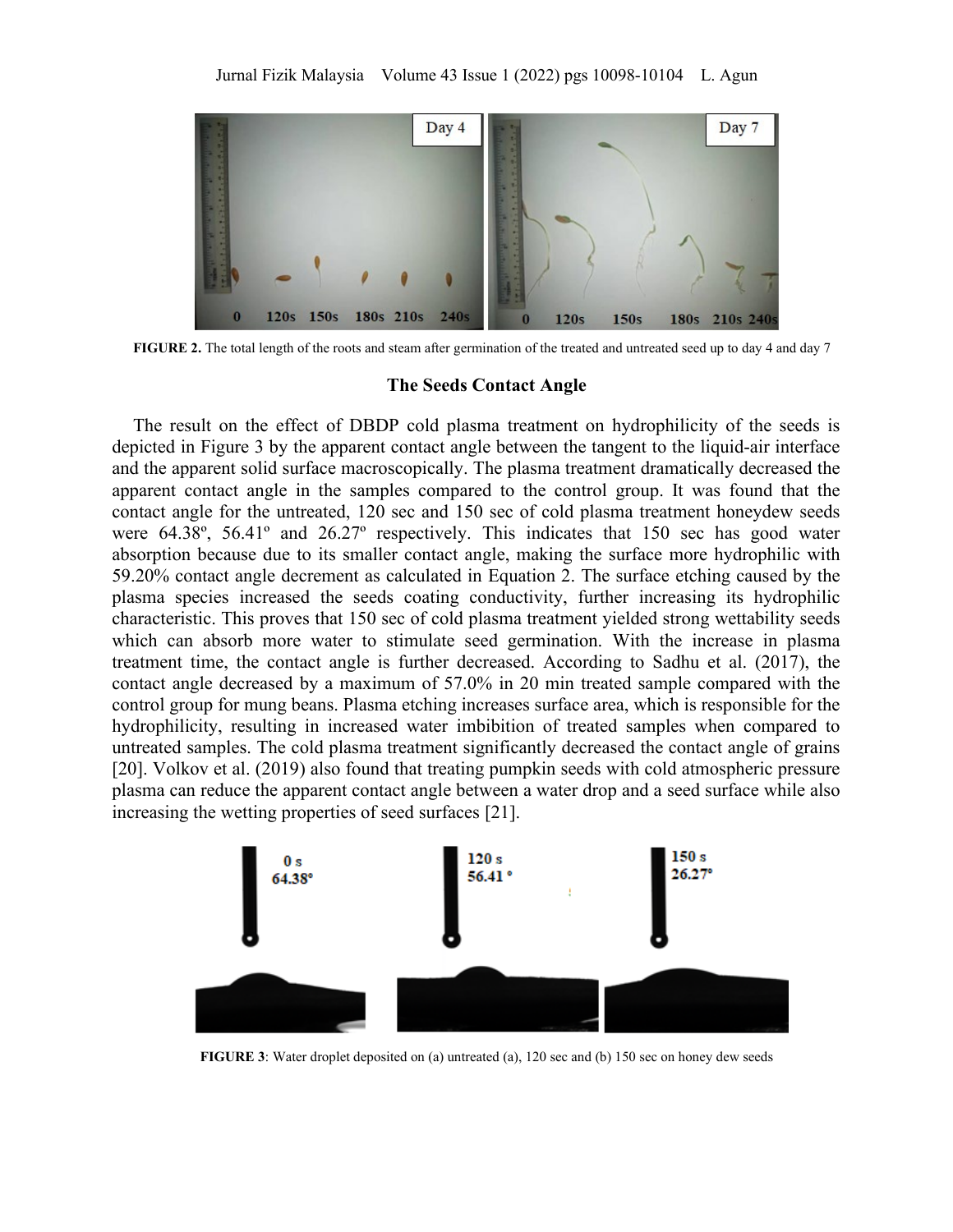$$
(\%) Water absorption increment for 150s = \frac{26.27 - 64.38}{64.38} \times 100 = 59.20\% \tag{2}
$$

## **CONCLUSION**

In conclusion, the dielectric barrier discharge (DBDP) cold plasma is a promising technology for agricultural application. It opens up a new way to increase the level of agricultural production, especially for seed germinations. The key findings show that DBDP cold plasma treatment with 150 sec treatment time and 3.5 kV of voltage is the best processing parameter for honeydew seed treatment because it stimulated 105.63% of honeydew growth and increased 59.20% of water absorption.

### **ACKNOWLEDGMENTS**

The authors are thankful to the Universiti Teknologi Malaysia (UTM) for grant vote number 19J20 and the Majlis Amanah Rakyat (MARA) for the financial support.

## **REFERENCES**

- 1. H. G. Nuñez-Palenius, M. Gomez-Lim, N. Ochoa-Alejo, R. Grumet, G. Lester and D. J. Cantliffe, *Critical Reviews in Biotechnol.* **28**, 13–55 (2008).
- 2. R. M. Muhammad and N. M. Masdek, *Overview of Melon Industry in Malaysia* (2016).
- 3. P. P. Reddy, "Bio-priming of Seeds," in *Recent Advances in Crop Protection,* edited by P. P. Reddy, Springer India: Springer Nature India Private Limited, 2013, pp. 1–268.
- 4. C. Accinelli, H. K. Abbas, N. S. Little, J. K. Kotowicz, M. Mencarelli and W. T. Shier, *Crop Protection* **89**, 123–128 (2016).
- 5. P. Bourke, D. Ziuzina, D. Boehm, P. J. Cullen and K. Keener, Trends in Biotechnology **36**, 615–626 (2018).
- 6. Y. Shapira, E.Bormashenko and E. Drori, *Biochemical and Biophysical Research Communications,* **519**, 512–517 (2019).
- 7. M. N. F. Zainal, N. Redzuan and M. F. I. Misnal, *Jurnal Teknologi* **10**, 57–61(2015).
- 8. H. Joshi, R. Kumar and D. Meena, *International Journal of Chemical Studies* **6**, 2531–2536 (2018).
- 9. Z. Buntat, I. R. Smith and N. A. M. Razali, *Applied Physics Research*, **3**, 15–28 (2011).
- 10. S. Sarapirom and L. D. Yu, *Surface and Coatings Technology*, **406**, 126638 (2021).
- 11. M. F. I. Misnal, N. Redzuan, M. N. F. Zainal, R. K. Raja Ibrahim, N. Ahmad and Agun. L. *Chemosphere*, **274**, 129972 (2021).
- 12. L. Agun, N. Ahmad, N. Redzuan, M. F. A. Mohd Ali, M. N. F. Zainal, M. F. I. Misnal and R. K. Raja Ibrahim, *Spawn Treatment by Cold Plasma for Increase Mushroom Germination and Production*, *IOP Conference Series: Materials Science and Engineering*, 2020, pp. 884, 012004.
- 13. L. Agun, S. Sabirin, N., Ahmad, Z. Zakaria, N. Redzuan, and R. K. Raja Ibrahim (2021). *The Efficiency of DBD Cold Plasma Pen Treatment on the Oyster Mushroom Bacterial Decontamination*. *Journal of Physics: Conference Series*, *1892*, pp. 012036.
- 14. M. Billah, S. A. Sajib, N. C. Roy, M. M.Rashid, M. A.Reza, M. M. Hasan, and M. R. Talukder, *Archives of Biochemistry and Biophysics*, **681**, 108253 (2020).
- 15. Y. Meng, G. Qu, T. Wang, Q. Sun, D. Liang, and S. Hu, *Plasma Chemistry and Plasma Processing*, **37**, 1105–1119 (2017).